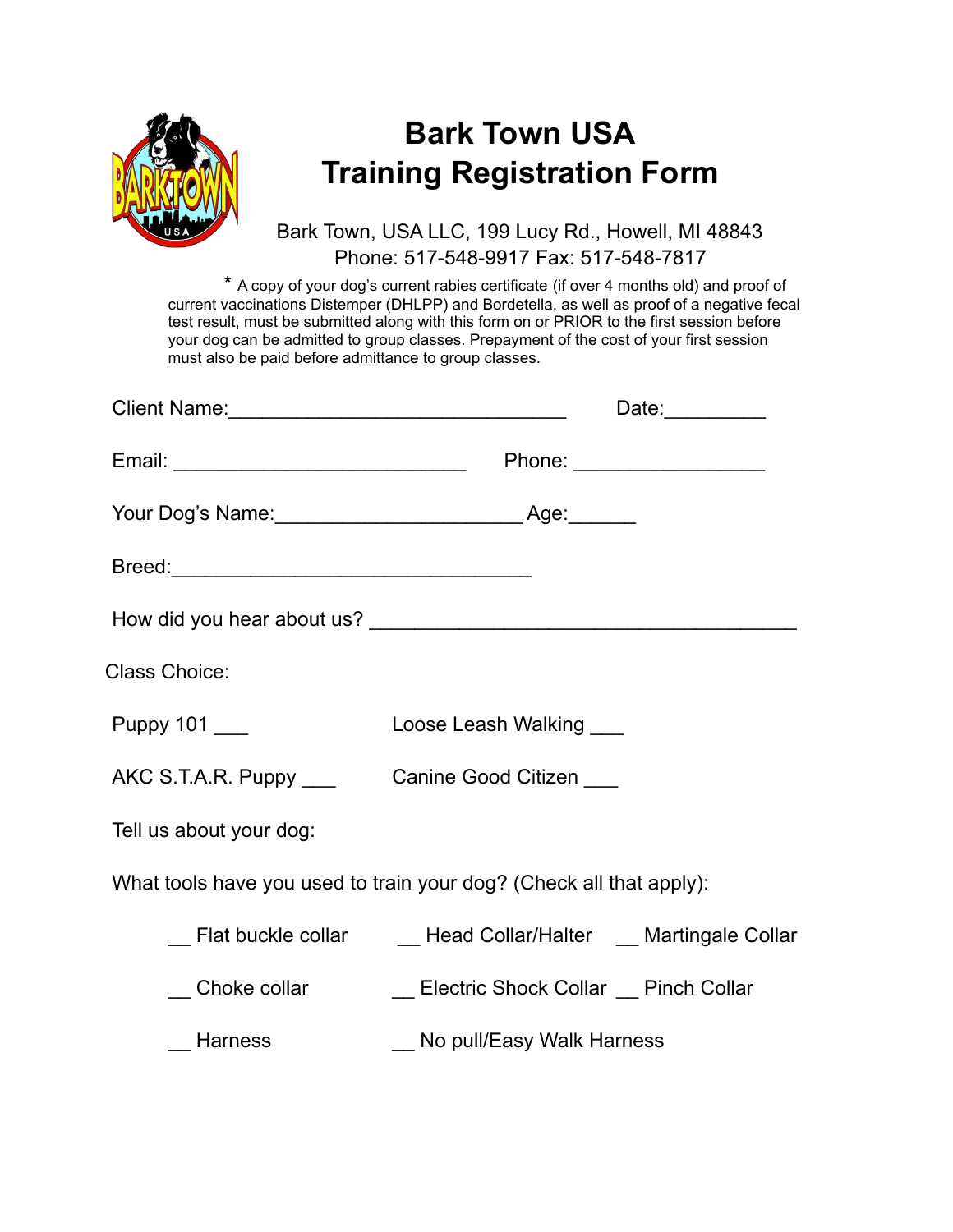Which of the following describes your dog? (Check all that apply):

| adventurous                | reserved at first | active/very active                            |
|----------------------------|-------------------|-----------------------------------------------|
| confident                  | quiet/reserved    | _easily-distracted                            |
| happy/friendly __shy/timid |                   | difficult to control                          |
| likes people               | fearful           | pushy/bossy                                   |
| likes dogs                 | anxious / worried | fears/dislikes dogs                           |
| easy going                 |                   | fears/dislikes noises __fears/dislikes people |

Are you having any specific problems with your dog? (Check all that apply):

- \_\_ runs away/no recall \_\_ barks \_\_ destructive
- \_\_ soils in house \_\_ difficult to control \_\_ difficult to motivate
- \_\_ plays too rough \_\_ does not play \_\_ never settles down
- \_\_ growls \_\_\_ snaps \_\_\_ bites/nips
- \_\_ jumps on people/lunges \_\_ pulls on leash
- \_\_ possessive over resources \_\_ eats rocks/inedible objects

 $\overline{\phantom{a}}$  , and the contribution of the contribution of the contribution of the contribution of the contribution of the contribution of the contribution of the contribution of the contribution of the contribution of the

\_\_\_\_\_\_\_\_\_\_\_\_\_\_\_\_\_\_\_\_\_\_\_\_\_\_\_\_\_\_\_\_\_\_\_\_\_\_\_\_\_\_\_\_\_\_\_\_\_\_\_\_\_\_\_\_\_\_\_\_\_

\_\_ digging

Other problems \_\_\_\_\_\_\_\_\_\_\_\_\_\_\_\_\_\_\_\_\_\_\_\_\_\_\_\_\_\_\_\_\_\_\_\_\_\_\_\_\_\_\_\_\_\_\_\_

What does your dog already know how to do: \_\_\_\_\_\_\_\_\_\_\_\_\_\_\_\_\_\_\_\_\_\_\_\_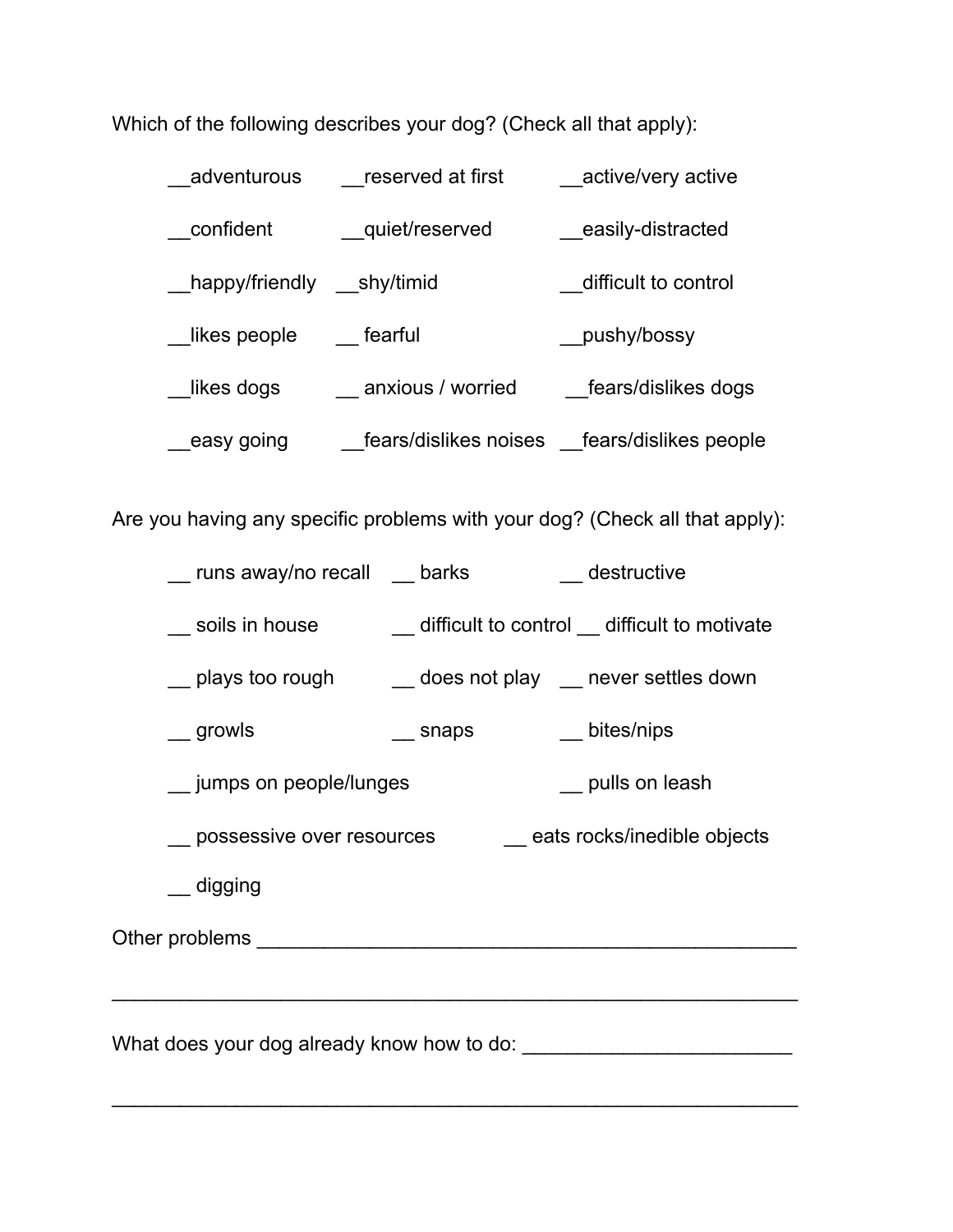| Please list any specific difficulties you are having with your dog:                                                                                                                                                                                                                                                                                                                                   |  |  |
|-------------------------------------------------------------------------------------------------------------------------------------------------------------------------------------------------------------------------------------------------------------------------------------------------------------------------------------------------------------------------------------------------------|--|--|
|                                                                                                                                                                                                                                                                                                                                                                                                       |  |  |
|                                                                                                                                                                                                                                                                                                                                                                                                       |  |  |
|                                                                                                                                                                                                                                                                                                                                                                                                       |  |  |
| <u> 1989 - Johann Stein, marwolaethau a bhaile an t-Amhair an t-Amhair an t-Amhair an t-Amhair an t-Amhair an t-A</u>                                                                                                                                                                                                                                                                                 |  |  |
| What are three of your dogs' favorite foods? (Any food restrictions?)<br>2. $\frac{1}{2}$ $\frac{1}{2}$ $\frac{1}{2}$ $\frac{1}{2}$ $\frac{1}{2}$ $\frac{1}{2}$ $\frac{1}{2}$ $\frac{1}{2}$ $\frac{1}{2}$ $\frac{1}{2}$ $\frac{1}{2}$ $\frac{1}{2}$ $\frac{1}{2}$ $\frac{1}{2}$ $\frac{1}{2}$ $\frac{1}{2}$ $\frac{1}{2}$ $\frac{1}{2}$ $\frac{1}{2}$ $\frac{1}{2}$ $\frac{1}{2}$ $\frac{1}{2}$<br>3. |  |  |
| What are three things your dog loves to play with?                                                                                                                                                                                                                                                                                                                                                    |  |  |
| What is your dogs' favorite game?                                                                                                                                                                                                                                                                                                                                                                     |  |  |
| What is your dogs' favorite toy?                                                                                                                                                                                                                                                                                                                                                                      |  |  |
| How did you hear about us?                                                                                                                                                                                                                                                                                                                                                                            |  |  |